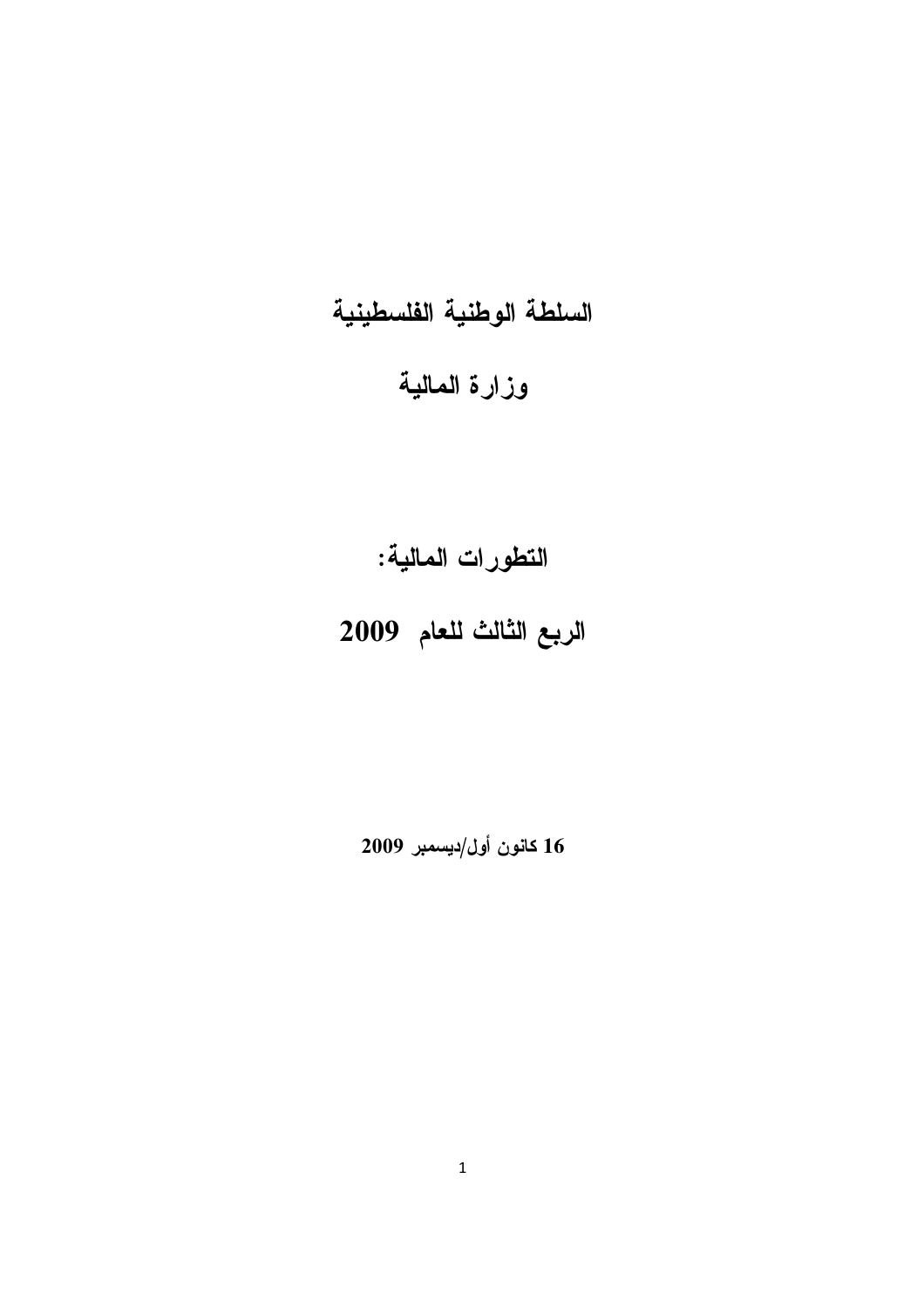### 1. ملخص ونظرة عامة

وصل العجز المالي الجاري في موازنة السلطة الوطنية الفلسطينية خلال الربع الثالث من العام 2009 إلى 376 مليون دولار، وهو أقل من العجز الذي شهده الربعين الأول والثانـي من نفس العام (أنظر جدول 1). ولقد حققت إيرادات رسوم إصدار الرخص مبلغ وصل إلى 100 مليون دولار ، إلا أن نفاقم حجم الإنفاق بسبب العدوان على غزة أفقد السلطة الوطنية الفلسطينية فرصة الانتفاع من هذه الإيرادات. إن السعي من أجل رفع المعاناة عن أهلنا في قطاع غزة والدمار الذي لحق ببنيتهم التحتية أدتا إلى زيادة حجم النفقات التحويلية والنفقات التشغيلية بشكل يفوق ما هو محدد في الموازنة، مما دفع وزارة المالية إلى طلب مخصصات إضافية بلغ حجمها 300 مليون دولار ، بالنالي قامت الوزارة بالنقدم إلى الجهات المانحة من أجل تغطية هذه المخصصات الإضافية حيث أن خزينة السلطة لا تملك المصادر التي تكفل تغطية هذا الحجم من المصاريف الطارئة.

الجدير ذكره أن مجلس الوزراء قد صادق على طلب المخصصات الإضافية (300 مليون دولار) المشار إليها أعلاه في 29 أيلول/ سبتمبر من هذا العام، حيث تم إدراجها في الجزء المخصص للموازنة في الجداول المرفقة، مما يرفع حجم العجز في موازنة 2009 الجارية من 1.15 مليار دولار إلى 1.45 مليار دولار .

تشير توقعات نهاية سنة 2009 أنه لن يتم تخطى العجز المعدل مادام هنالك تحسن في أداء إيرادات الربع الرابع من 2009.

تشير آخر البيانات إلى أن نوفعات الإيرادات لعام 2009، على أساس الالنزام، ستحقق 1.59 مليون دولار ، وهذا الممبلغ أقل من نوقعات الموازنة البالغة 1.63 مليار دولار بحوالي 40 مليون دولار (أنظر جدول رقم 5). على أية حال، حققت الإيرادات أداءً جيداً بالرغم من الهبوط الحاد في إيرادات قطاع غزة الناجم عن العدوان الإسرائيلي على القطاع، مما يدل على فعالية الانجاز الذي حققه النمو الاقتصادي في الضفة الغربية، أضف إلى ذلك أن النقص كان نتيجة للتوقعات الطموحة في الموازنة التي توقعت تحقيق 100 مليون دولار عبر توزيعات الأرباح حيث لم يتحقق أي شيء من هذه النوقعات. وفي الوقت الذي حصلت فيه السلطة على مبلغ 100 مليون دولار من رسوم إصدار الرخص، كان هنالك حوالي 50 مليون ضمن الموازنة، مما أدى إلى نقص في الإيرادات بلغ مقدار ه 50 مليون دولار لكلا الفئتان معاً.

ولقد فاق حجم النفقات الجارية، على أساس الالتزام، في الربع الثالث من هذا العام حجم النفقات في الربعين الماضيين حيث بلغ 901 مليون دولار (جدول 1 وجدول 2)، ويعود السبب في ذلك إلى الزيادة المستمرة في النفقات التشغيلية والتحويلية إلى قطاع غزة، والتي سيتم تغطيتها من خلال المخصصات الإضافية البالغة 300 مليون دولار التي صادق عليها مجلس الوزراء.

تشير آخر بيانات الإنفاق إلى أن مجموع إنفاق السلطة الوطنية الفلسطينية بالإضافة إلى صافى الإقراض لعام 2009 قد يصل إلى 3.19 مليار دولار، أي بزيادة نبلغ 110 مليون دولار عن نوقعات الموازنة المعدلة (3.08 مليار دولار). على أية حال، تشمل نوقعات الإنفاق فئات المتأخرات الثلاث التالية: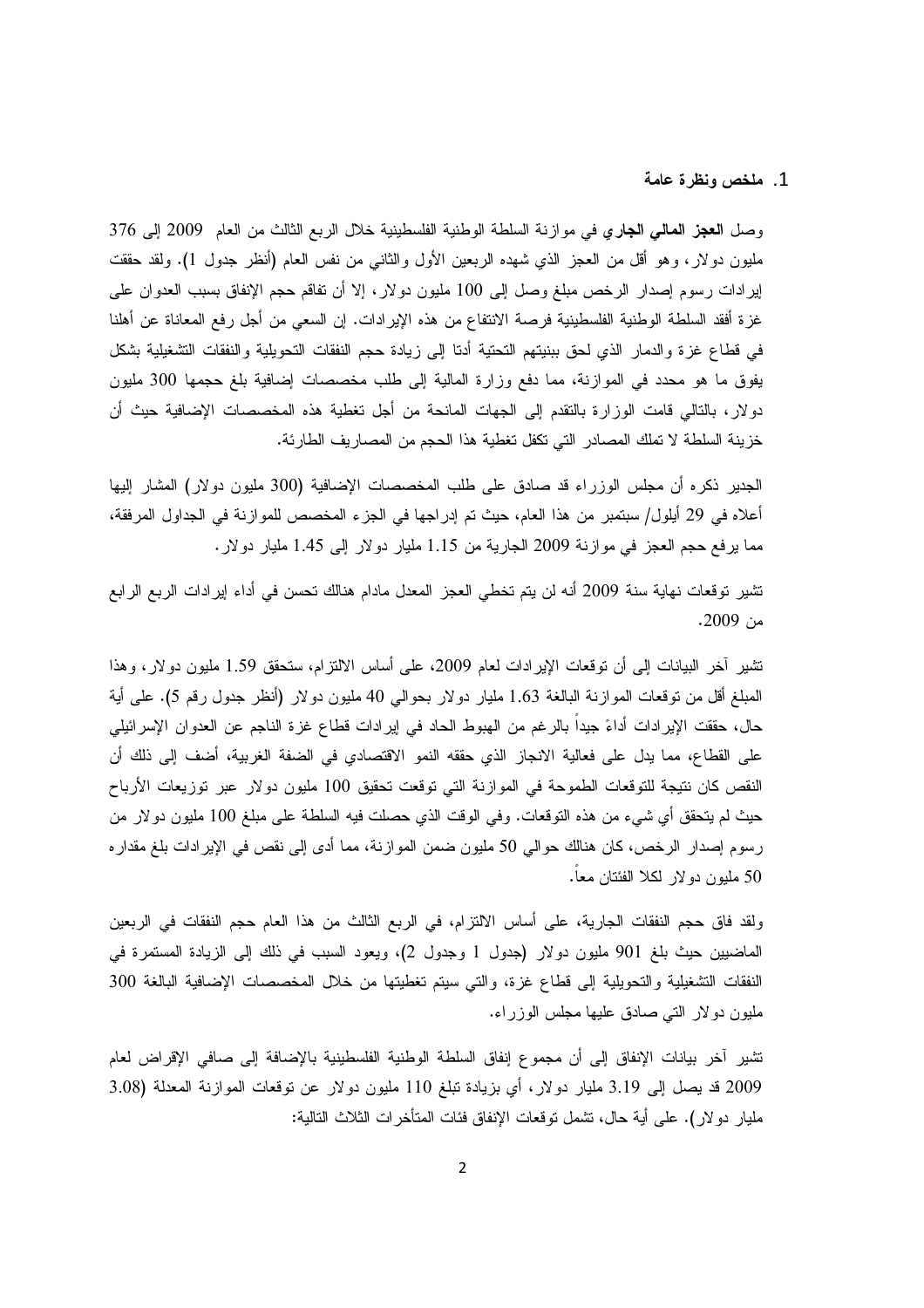1. اشتمال فاتورة الرواتب على 23 مليون دولار التي هي بمثابة تعويضات دفعتها السلطة الوطنية الفلسطينية إلى موظفيها الذين كانوا قد حصلوا على قروض من البنوك عام 2006 ولم يتمكنوا من سداد دفعاتها بسبب عدم حصولهم على رواتبهم نتيجة المقاطعة المالية للسلطة الوطنية الفلسطينية مما أدى إلى عدم نمكنها من دفع رواتب موظفيها. ولقد كان هنالك اتفاقية ثلاثية بهذا الخصوص عام 2007 حيث وافقت نقابة الموظفين في القطاع العام على دفع قروض عام 2006 بالكامل للبنوك في حال قيام البنوك بتثبيت نسبة الفائدة وقيام السلطة الوطنية الفلسطينية بتعويض الموظفين. وكان هذا التعويض بمثابة النزام في نشرين أول عام 2009 إلا أنه دفع نقدا لموظفى السلطة الوطنية الفلسطينية في 17 أيلول 2009 (جدول 4). 2. اشتملت النفقات التشغيلية على فواتير مستحقة من عام 2008 بلغت 80 مليون. 3. اشتملت النفقات الرأسمالية على 53 مليون دولار من الفواتير المستحقة عن عام 2008. لم يتم احتساب أي من هذه المتأخرات في موازنة 2009 حيث أنها برزت خلال استلام وزارة المالية فوانير غير مدفوعة من الوزارات المختلفة. من المتوقع أن نبلغ الالتزامات الفعلية لسنة 2009 3.03 مليار دولار ضمن مخصصات الموازنة المعدلة. ومن غير المتوقع أن تفوق النفقات النقدية، التي بلغت 961 مليون دولار خلال الربع الثالث من هذا العام، مبلغ 3 مليار دولار مع نهاية العام (جدول 4). وبشكل عام، من المنوقع أن يصل حجم العجز الجاري خلال 2009 إلى 1.44 مليار دولار .

الجدير ذكره أن حجم ا**لنفقات التطويرية** تسار ع في الازدياد بسبب مستويات التطبيق العالية وتحويل التمويل الذي نقدمه بعض الجهات المانحة نحو تمويل المشاريع المجتمعية. فمع نهاية الربع الثالث من هذا العام بلغ حجم الالتزامات لصـالـح الإنفاق علـى المشاريـع التطويرية 190 مليون دولار (جدول 1)، حيث أن معظم هذا الإنفاق جاء من المساعدات المقدمة من الجهات المانحة، حيث بلغت 119 مليون دولار (جدول 3). بالمقابل، بلغ التمويل الخارجي الذي تم بالفعل صرفه من قبل الجهات المانحة لصالح حساب الخزينة 37 مليون دولار فقط (جدول 7). شكّل ا**لدعم الخارجي للموازنـة** للربـع الثالث من هذا الـعام، الذي بلـغ 633 مليون دولار ، دعماً قوياً خاصـةُ نتيجة لقيام المملكة العربية السعودية والولايات المتحدة الأمريكية بالمساهمة بتقديم 200 مليون دولار لكل منهما (جدول رقم 7) باتجاه هذا الدعم. وقد سجل دعم الموازنة في نهاية أيلول/سبتمبر مبلغ 1.07 مليار دولار . من المتوقع أن يغطي الدعم الخارجي في الربع الرابع من 2009 الفجوة التمويلية البالغة 1.45 مليار دولار وهي عجز الموازنة المعدلة. وفي الوقت ذاته، سعت السلطة الوطنية الفلسطينية من أجل الحد من الإنفاق لتجنب الوقوع في أي تجاوزات ومن أجل تجنب أي تأخير في دفع مستحقات القطاع الخاص.

2. الإيرادات

بلغ حجم إ**جمالي إيرادات السلطة الوطنية الفلسطينية** من الإيرادات الضريبية وغير الضريبية المحلية خلال الربع الثالث من هذا العام 542 مليون دولار (الجدولين 1 و 5)، أي بزيادة عما كان عليه الحال خلال الربعين الماضيين من هذا العام. ويعود هذا الأداء الجيد للإيرادات إلى النمو الاقتصادي في الضفة الغربية الذي فاق كل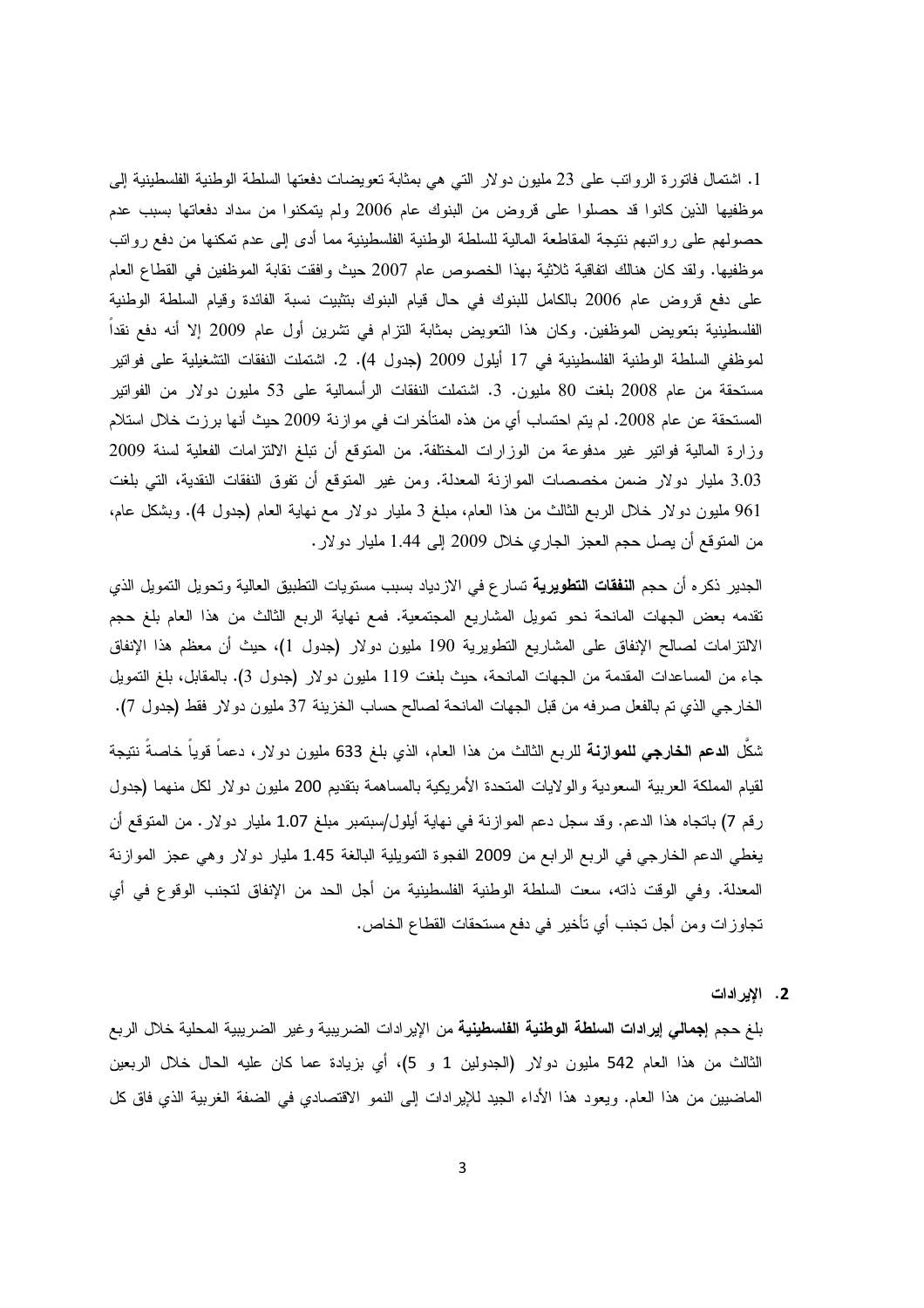النوفعات. وتشير البيانات إلى أن صافى حجم الإيرادات بمختلف فئاتها سيصل هذا العام إلى 1.59 مليار دولار، و هذا أدنى بقليل من استهداف المو از نة (1.63 مليار دو لار).

بلغ حجم إ**جمالي الإيرادات المحلية** خلال الربع الثالث من هذا العام 238 مليون دولار ، أي بزيادة مقدارها 46%، بالشيكل الإسرائيلي، عن الربع الثالث من عام 2008، وذلك باستثناء رسوم الرخص في الربع الثالث، ويعود هذا إلى الأداء الجيد للإيرادات الضريبية وغير الضريبية. الجدير بالذكر أن هنالك زيادة مقدارها 19% في إجمالي الإيرادات المحلية، بالشيكل الإسرائيلي، باستثناء رسوم الرخص ونوزيعات الأرباح خلال الفترة الواقعة بين كانون ثاني وأيلول من هذا العام مقارنة بنفس الفترة الزمنية من العام الماضـي. إلا أنه وبالرغم من هذا الإنجاز الكبير نبقى الإيرادات المحلية خلال الأشهر التسعة الأولى من هذا العام البالغة 450 مليون دولار دون مستوى استهداف الموازنة لها (625 مليون دولار) بحوالي 40 مليون دولار، إن افترضنا تشابه بين إيرادات الربع الرابع من 2009 والربع الثالث من نفس العام (باستثناء رسوم الرخص). نستنتج من هذا أن استهداف موازنة 2009 لإيرادات نوزيع الأرباح التي تم تحديدها بحوالي 100 مليون دولار لعام 2009 قد يكون فاق حده في الطموح. وفي الوقت الذي حققت فيه رسوم الرخص إيرادات بلغ حجمها 100 مليون دولار في نهاية الربع الثالث من هذا العام، لم تحقق توزيعات الأرباح أي إيرادات تذكر ،

فاقت إيرادات الضرائب المحلية خلال الربع الثالث من هذا العام، خاصة إيرادات ضريبة القيمة المضافة، حدها خلال الربعين الأول والثانـي من نفس العام حيث سجلت 83 مليون دولار . وبالمقارنـة مـع الربـع الثالث من العام الماضـي، نـجد أن هنالك زيادة فـي هذه الإيرادات مقدار ها 46%، بالشيكل الإسرائيلـي، كما نـجد أن الإيرادات خلال الفترة الواقعة ما بين كانون الثانـي وأيلول من عام 2009 قد ارتفعت بنسبة مقدارها 16% مقارنـة مـع نفس الفترة من العام الماضي. وفي حال ارتفاع الإيرادات الضريبية خلال الربع الرابع من هذا العام إلى معدلها فإن الضرائب المحلية ستفوق استهداف موازنة 2009 لمها (273 مليون دولار) بمبلغ 17 مليون دولار ، ويعود هذا إلى الأداء الجيد الذي حققته دوائر الضريبة، بالإضافة إلى نحسن الوضع الاقتصادي عام 2009.

انخفض مستوى ايرادات ضريبة الدخل خلال الفترة الواقعة ما بين كانون الثاني وأيلول 2009 بنسبة 9% بالشيكل الإسرائيلي مقارنة بنفس الفترة من عام 2008، ويعود السبب في ذلك إلى قابلية الاقتطاع الأعلى التي بدء العمل بها في كانون الثاني 2009 حيث رافق ذلك نعديل قانون ضريبة الدخل. وقد عملت دائرة ضريبة الدخل على تعزيز جهودها وقدراتها الإدارية في التحصيل من خلال الحصول على مساعدة فنية خارجية. ونجد بالمقابل أن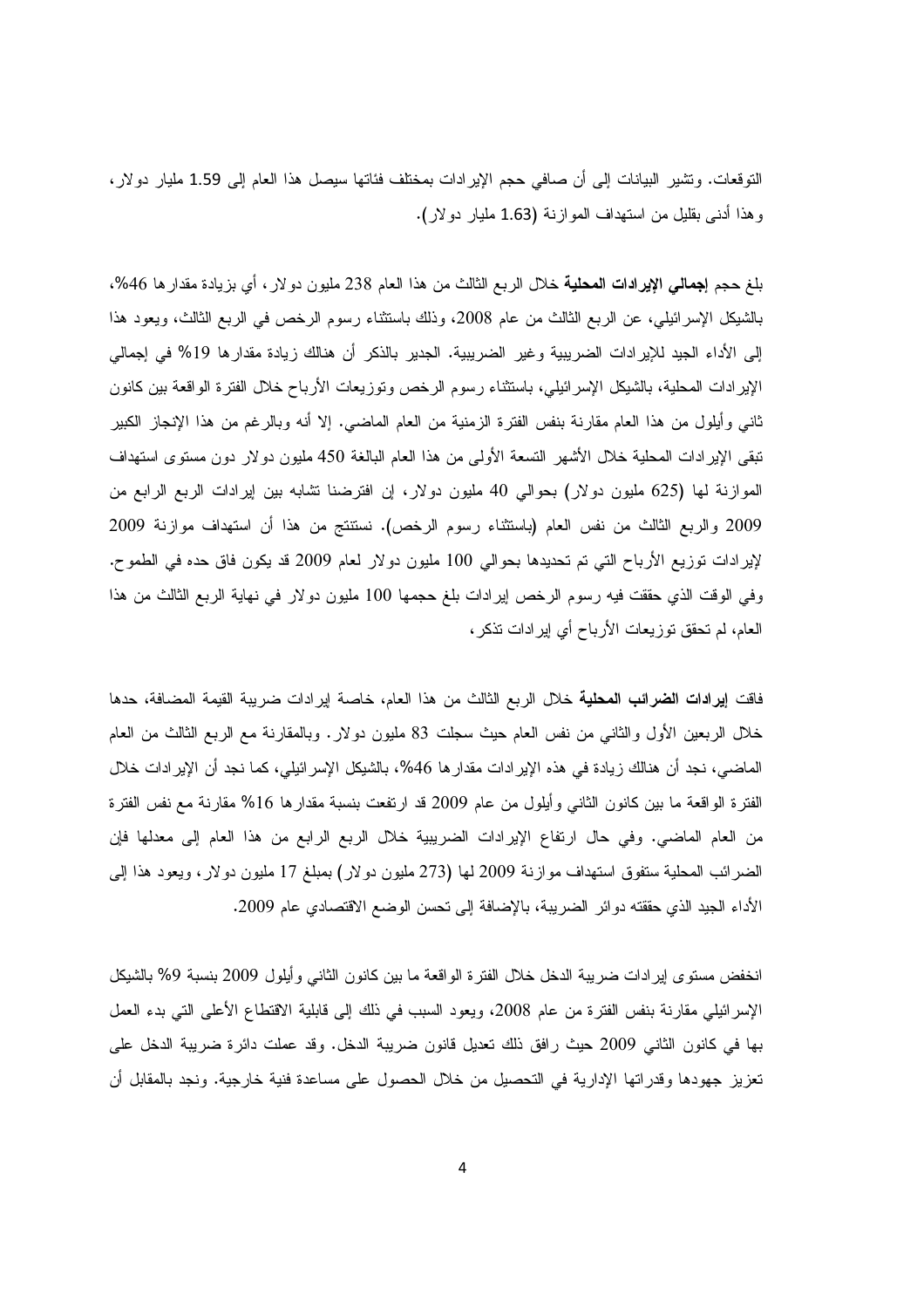

إيرادات ضريبة القيمة المضافة قد ارتفعت بنسبة 30%، بالشيكل الإسرائيلي، وزيادة في مكوس التبغ وصلت إلى 45%، مما يشير إلى فعالية عملية التحصيل بالإضافة إلى زيادة حقيقية في الاستهلاك والدخل.

سجلت إيرادات العقاصة خلال الربع الثالث من هذا العام مبلغ 304 مليون دولار (جدول 5) وهذا يفوق حجم ما حققته خلال الربعين الأول والثاني من نفس العام، هذا عند استثناء ضريبة الدخل التي يدفعها العمال الفلسطينيون وتحويلها في الربع الثاني من 2009. وعند مقارنة الربع الثالث من هذا العام مع الربع الثالث من العام الماضي نجد أن هنالك زيادة في إيرادات المقاصة بلغت 9%، بالشيكل الإسرائيلي، بالرغم من الانخفاض الكبير في إيرادات قطاع غزة بسبب الحصار الذي حد من حجم الواردات من الوقود والسلع الأخرى. كما أن هنالك زيادة مقدار ها 6%، بالشيكل الإسرائيلي، في إير ادات المقاصة في فترة الأشهر التسع الأولى من هذا العام مقارنة بنفس الفترة من العام الماضي، بالرغم من الانخفاض الكبير في حجم الإيرادات خلال الربع الأول من هذا العام بسبب العدو ان الإسر ائيلي على قطاع غزة<sup>1</sup>. هنالك اتساق بين هذه النتائج وأداء إير ادات الضر ائب المحلية، بالإضافة إلى أنها تشير إلى زيادة هامة في الاستهلاك والدخل خلال الأرباع الثلاثة الأولى من هذا العام مقارنة بالعام الماضي.

<sup>1</sup> أنظر نقارير النطورات المالية للربع الأول والثاني على موقع وزارة المالية الالكتروني www.pmof.ps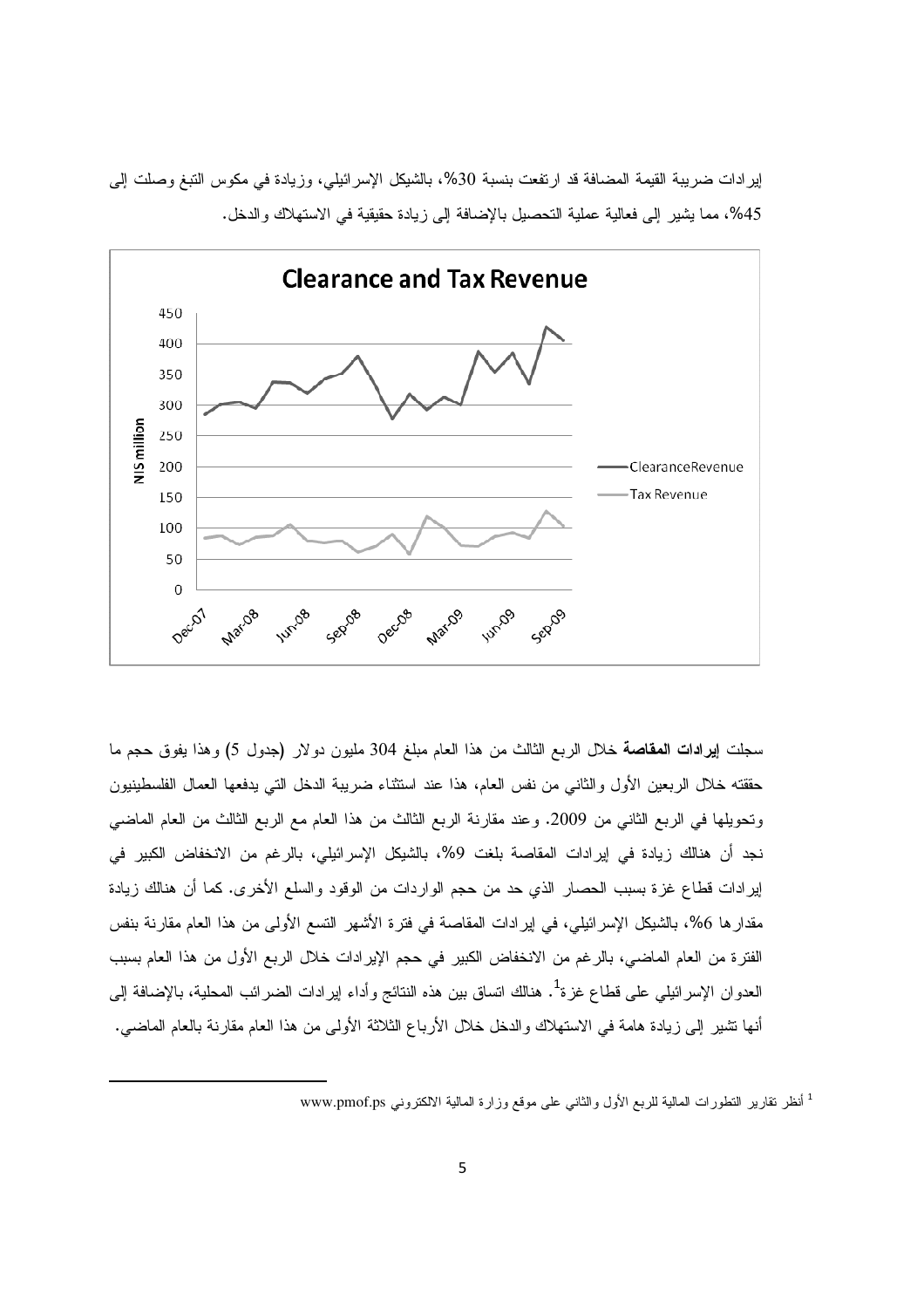إذا افترضنا حدوث نشابه في المعدلات بين ايرادات المقاصة خلال الربع الرابع من هذا العام والربعين الثاني والثالث من نفس العام، أي حوالي 285 مليون دولار، فإن مجموع لِيرادات السنة كاملة سيصل إلى 1.1 مليار دولار، وهذا أقل بقليل من استهداف الموازنة البالغ 1.12 مليار دولار.

بلغ معدل الخصومات الشهرية من إيرادات المقاصة خلال الربع الثالث من 2009 حوالي 27 مليون دولار، وتعود هذه الخصومات في غالبيتها إلى اقتطاعات الماء والكهرباء، بالإضافة إلى 18 مليون شيكل إسرائيلي يتم اقتطاعها شهر يا بقر ار ٍ محكمة باسم مطالبات تقدم بها مو اطنين أمر يكيين.

بلغ حجم **الرديات الضريبية** خلال الربع الثالث 17 مليون دولار ، أي بانخفاض عن معدل الرديات الربعي لهذا العام البالغ 18 مليون دولار ، وأدنى بكثير من المعدل الربعي للعام الماضي حيث بلغ 29 مليون دولار . في حال بقاء الرديات الضريبية حول معدل 18 مليون دولار خلال الربع الرابع من هذا العام فإن مجموع الرديات الضريبية سيصل إلى 74 مليون دولار وهذا أقل من استهداف الموازنة بحوالـي 44 مليون دولار، مما يشير إلى احتمال نراكم الرديات الضريبية المستحقة في هذا العام. بالمقابل، تمكنت السلطة الوطنية الفلسطينية من تحويل 90 مليون دولار في تموز 2009 من رديات ضريبة البترول المتراكمة إلى هيئة البترول.

### 3. الإنفاق وصافحي الإقراض

بلغ مجموع نفقات السلطة الوطنية الفلسطينية في الربع الثالث من هذا العام 901 مليون دولار على أساس الالتزام، أي تجاوز لمستويات الربعين الماضيين. ويعود هذا التجاوز إلى التعويض، لمرة واحدة، الذي دفعته السلطة الوطنية الفلسطينية لموظفيها (أنظر التفاصيل أعلاه) والزيادة في الإنفاق على النفقات التحويلية والتشغيلية بسبب المخصصات التي وضعت لإغاثة أهالي قطاع غزة. بالمقابل، انخفض حجم "صافي الإقراض" خلال الربع الثالث من العام مما يشير إلى حدوث نقدم في تحصيل فوانير الكهرباء.

سجل حجم **نفقات الرواتب**، على أساس الالنزام، حيث بلغ خلال الربع الثالث من هذا العام 377 مليون دولار، ارنفاعا مقداره 30 مليون دولار مقارنة بالربع الثانبي من هذا العام بسبب تخفيض قيمة الدولار بنسبة 7% خلال الربع الثالث من 2009 (جدول 1 وجدول 2). وقد ارتفع حجم فاتورة الرواتب بالشيكل الإسرائيلي بنسبة 1% فقط. نفقات الروانب على الأساس النقدي المحاسبي البالغة 280 مليون دولار (جدول 4) هي أعلى بكثير خلال الربع الثالث من 2009 لأن الدفعات في أيلول اشتملت على دفعتين، حيث كانت الدفعة الثانية في 17 أيلول هي رواتب شهر تشرين أول دفعت مسبقا قبل العيد. كما اشتملت هذه الدفعة على 600 شيكل إسرائيلي دفعت إلى موظفي السلطة الذين كانوا قد حصلوا على قروض بنكية عام 2006 ولم يتمكنوا من تسديدها بسبب عدم قدرة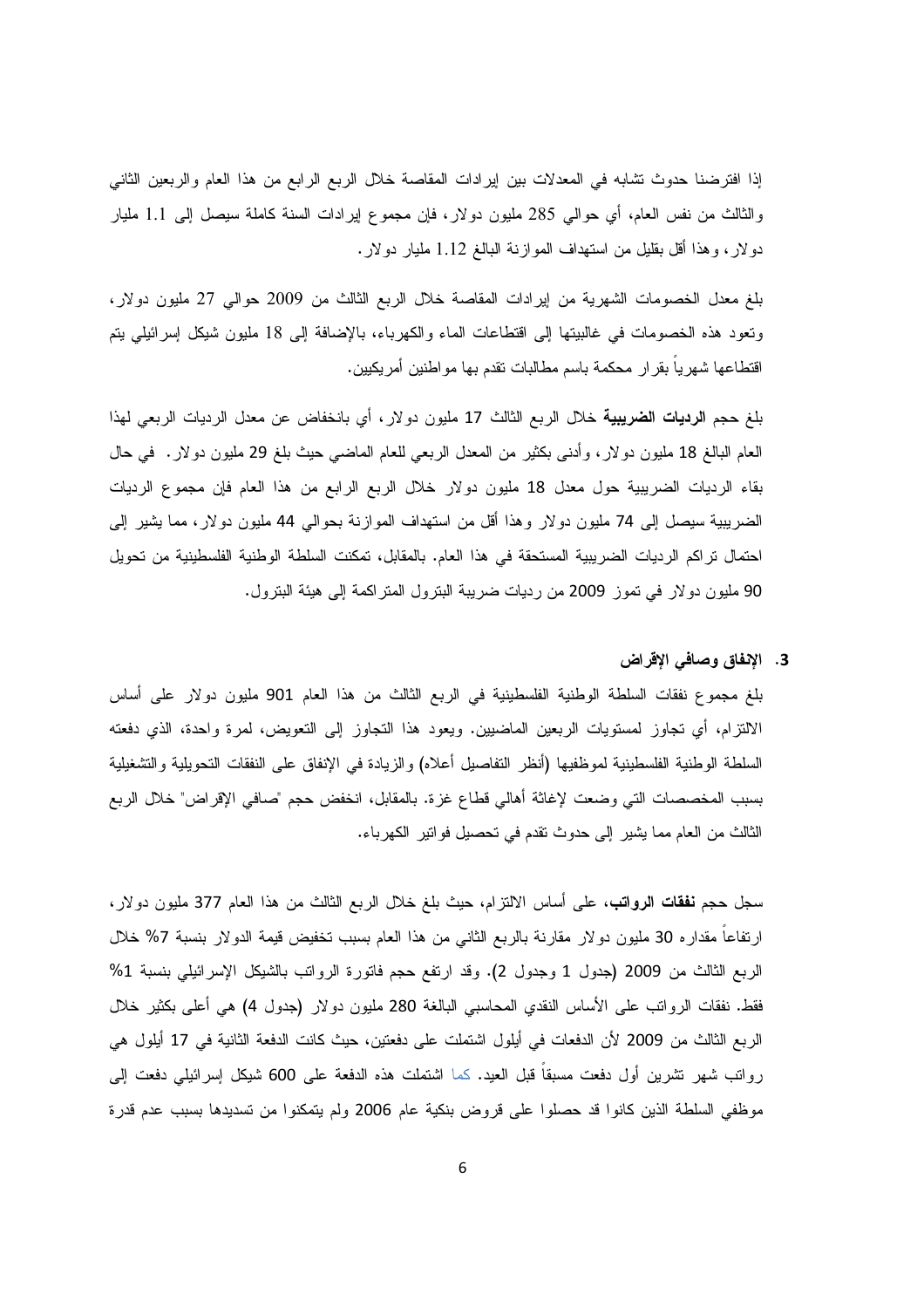السلطة على دفع رواتب موظفيها نتيجة لمقاطعة السلطة مالياً من قبل إسرائيل ومنظمة التعاون الاقتصادي والتتمية بعد انتخابات 2006 مما أدى إلى نزاكم الفوائد البنكية على دفعات القروض غير المسددة.

وستعود فانورة الروانب إلى الانجاه المعتاد (1.43 مليار شيكل) خلال الربع الرابع من العام بالنالي، فإن حجم فانورة الرواتب خلال عام 2009 سيصل إلى حوالي 5.72 مليار شيكل، أي بزيادة مقدارها حوالي 80 مليون شيكل عن مخصصات الموازنة البالغة 5.64 مليار شيكل (زيادة مقدارها 1.4%).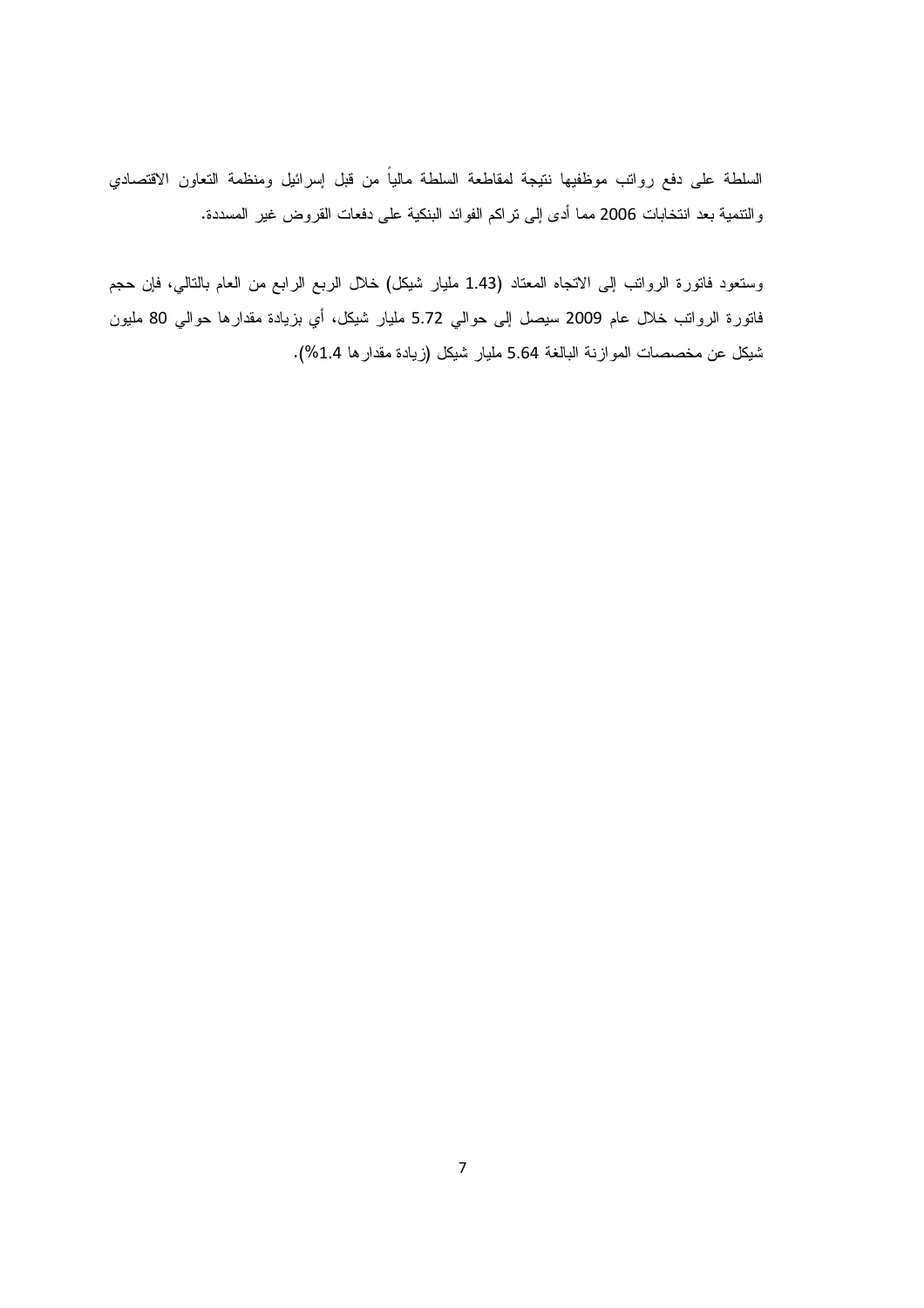فَئات الإنفاق الكبرى (بملايين الشواقل)



وصل مجموع وظائف السلطة الوطنية الفلسطينية في أيلول 147,153 وهذا ضمن الحد البالغ 153,000 لعام 2009، الذي حددته منحة البنك الدولي التطويرية. بلغ حجم الزيادة في عدد موظفي الخدمة المدنية في الربع الثالث من العام 520 موظفاً في الوقت الذي بلغ فيه حجم الزيادة في عدد العاملين في الأجهزة الأمنية 906. وخلال الأشهر التسع الأولى من هذا العام، بلغ حجم الزيادة في عدد موظفي السلطة 4216 بما فيهم 1965 موظفا مدنياً و 2231 موظفاً في الأجهزة الأمنية. الجدير بالذكر أن هنالك عدد من الموظفين الذين تم تثبيتهم خلال هذا العام (2009) مع أن توظيفهم كان خلال الأعوام 2006 و 2007 و 2008.

وبعد النجاح الذي حققته عملية إعادة انتشار رجال الأمن والشرطة الفلسطينية في المناطق الواقعة نحت سيادة السلطة الوطنية الفلسطينية في الضفة الغربية، برزت الحاجة إلى تعزيز هذا النجاح من خلال توظيف عدد إضافي من العاملين لدى الأجهزة الأمنية. كما تم سحب عدد من الموظفين الأمنيين من جدول رواتب السلطة سنة 2007 بسبب شكوك دارت حول شرعية توظيفهم خلال 2006 و 2007، إلا أنه تم إعادة أسمائهم إلى جدول الرواتب بعد النوصل إلى نتائج إيجابية بعد مراجعة ملفاتهم.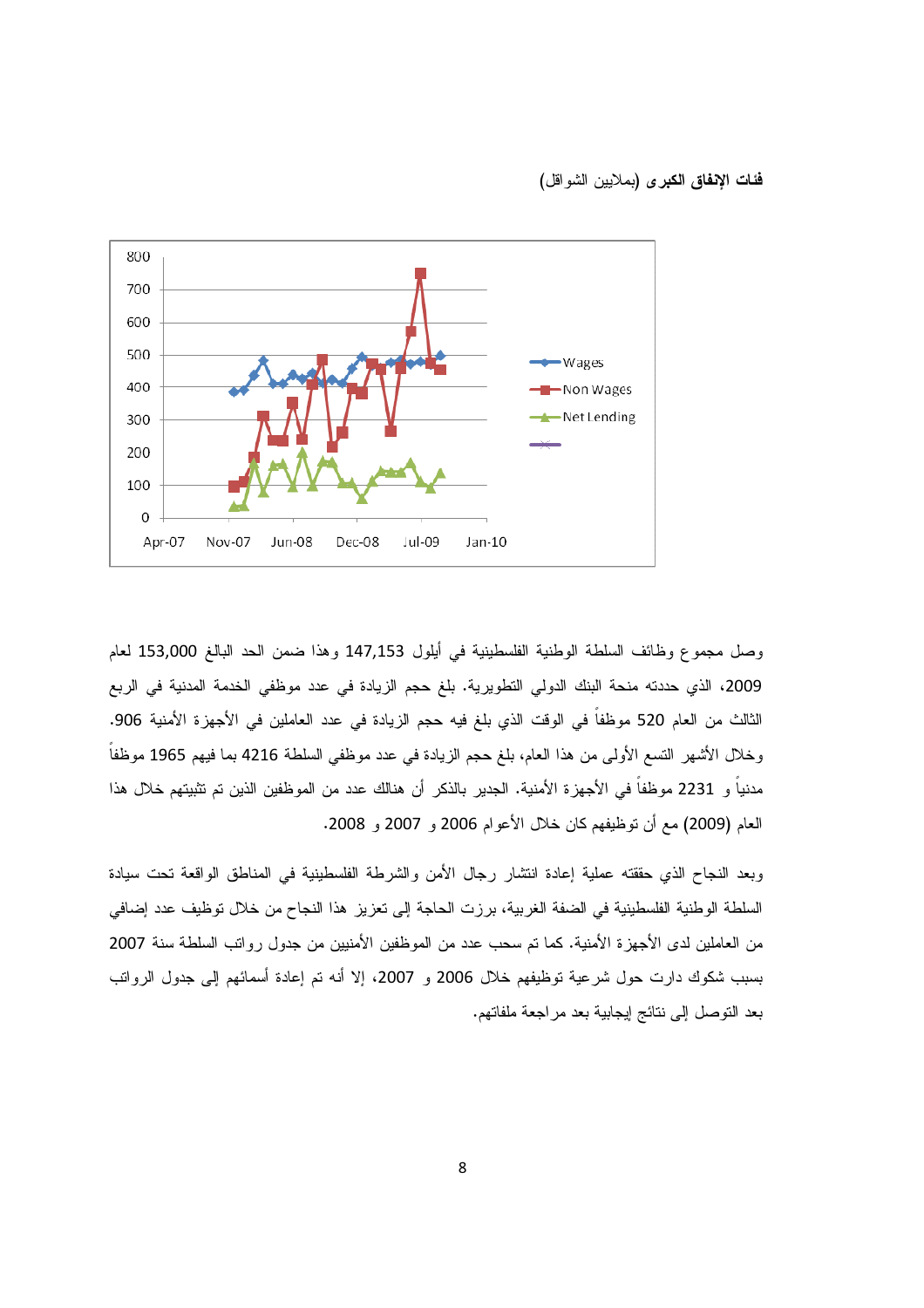أما فيما يتعلق بتوظيف المدنيين فكان معظمه لصالح الخدمة المدنية حيث بلغ 1900 من 1965. وعند مقارنة أيلول 2009 بنهاية كانون أول من العام الماضـي، نـجد أن هنالك زيادة فـي عدد المعلمين مقدارها 1258 وزيادة في العاملين في القطاع الصحي بلغت 461 وزيادة في عدد موظفي وزارة الشؤون الاجتماعية بلغت 181 موظفا.

تأثَّرت **نفقات غير الأجور** بشكل كبير بنتائج العدوان الإسرائيلي على قطاع غزة في كانون أول من العام الماضي وكانون ثاني من هذا العام. وقد ارتفعت النفقات التشغيلية والتحويلية بشكل كبير لتعويض خسائر المواطنين من بيوت مهدمة ومن مخصصات اجتماعية، ومقابل الأضرار التي لحقت بشبكات المياه والكهرباء والطرق. الجدير ذكره أن مجلس الوزراء صادق على طلب مخصصات الموازنة الإضافية (300 مليون دولار) لتغطية المصاريف الطارئة، حيث تم تخصيص مبلغ 100 مليون دولار إضافية لصالح النفقات التشغيلية وتم تخصيص مبلغ 200 مليون دولار إضافية لصالح النفقات التحويلية (جدول 2، الجزء المخصص للموازنة).

وبشكل عام، وصل حجم الإنفاق على غير الأجور خلال الربع الثالث من العام إلى 436 مليون دولار بما في ذلك الالتزامات الكبيرة المتعلقة بالأدوية والتوريدات الطبية. كما كان هنالك دفعات لتغطية متأخرات مثل دفع مبلغ 30 مليون شيكل لتغطية فواتير الهاتف التي لم تدفع لفترة ما قبل حزيران 2007. ويقدر حجم الفواتير المستحقة عن عام 2008 بحوالي 133 مليون دولار . ووصل حجم النفقات النقدية على غير الروانب إلى 360 مليون دولار، مما يشير إلى وجود مبلغ 76 مليون دولار لم ندفع بعد، وهذا يشمل مساهمة السلطة في صندوق النقاعد (جدول  $\cdot$ (4

وصل حجم **النفقات التشغيلية** إلى 178 مليون دولار (جدول 2)، أي بزيادة مقدارها 35% بالشيكل الإسرائيلي مقارنة بالربع الثاني من هذا العام، حيث سجلت هذه النفقات 122 مليون دولار بما في ذلك 80 مليون دولار استخدمت لتغطية متأخرات عن عام 2008، وقد بلغ مجموع النفقات التشغيلية خلال الأشهر التسع الأولىي من العام 410 مليون دولار ، ويبقى هذا ضمن مخصصات الموازنة المعدلة البالغة 500 مليون دولار . يعود سبب الارتفاع في حجم النفقات التشغيلية، خلال الربع الثالث من العام، إلى حجم الالتز امات مقابل نكلفة الأدوية والعلاج في الخارج خلال شهر تموز حيث كان ذلك في الغالب إنفاقا على علاج الإصابات الناجمة عن العدوان على قطاع غزة حيث فاقت 50 مليون دولار، ورفعت من حجم النفقات التشغيلية لذلك الشهر إلى 96.3 مليون دولار مقارنة بمستوى شهر حزير ان –العالي نسبياً– حيث سجل 69.8 مليون دولار . ثم انخفضت هذه التكاليف في آب إلى 53 مليون دو لار وانخفضت أيضاً في أيلول لنصل إلى 28 مليون دولار .

ارنفعت ا**لنفقات النحويلية** خلال الربع الثالث من هذا العام إلى 238 مليون دولار، بزيادة مقدارها 34% بالشبكل الإسرائيلي. وكان هنالك زيادة كبيرة في النحويلات في تموز (حيث ارتفعت من 61 مليون دولار في حزير ان إلى 81 مليون دولار في تموز)، وفي أيلول (حيث ارتفعت من 66 مليون دولار في آب إلى 91 مليون دولار في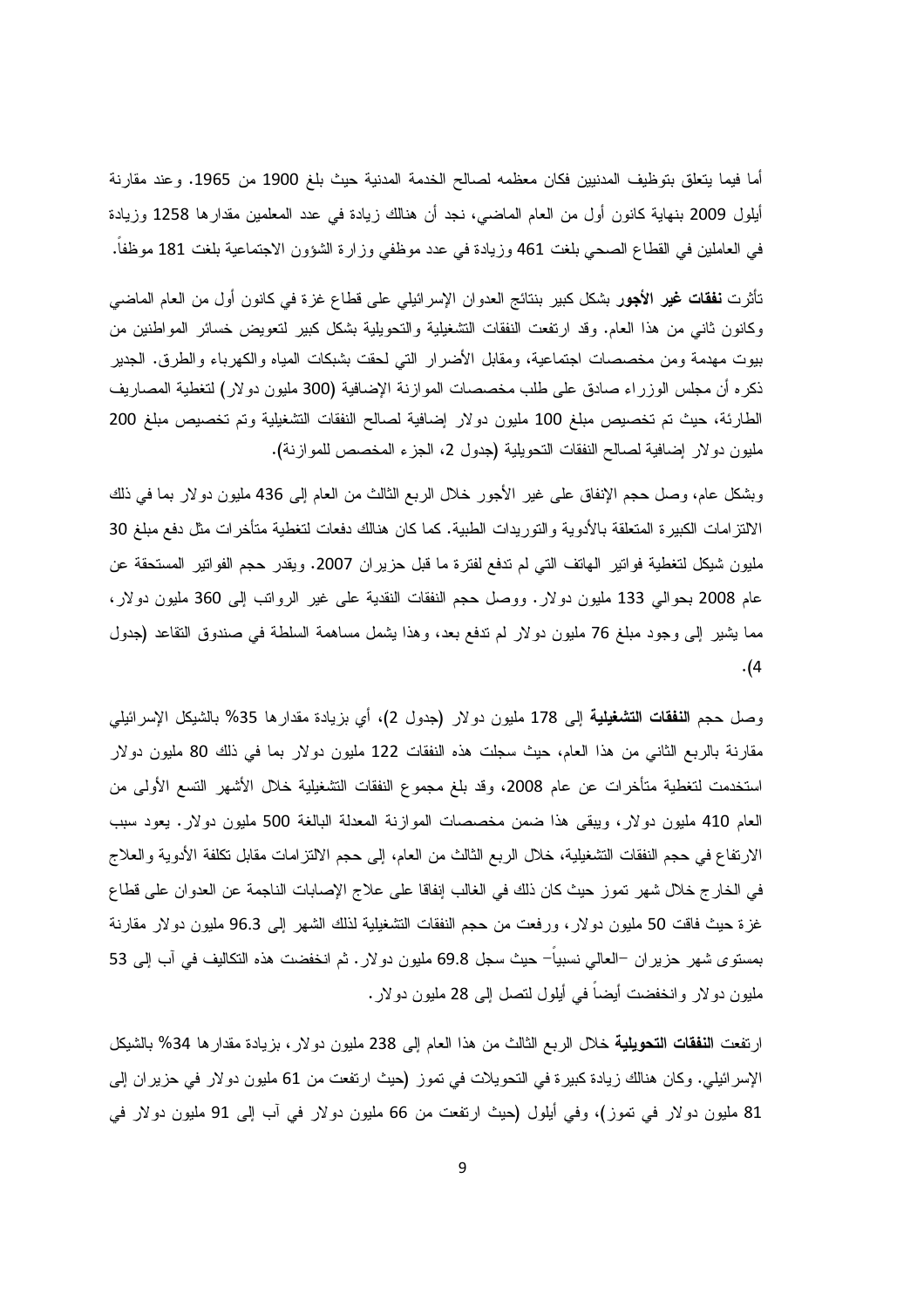أيلول). ونعود هذه الزيادات في معظمها إلى نتائج العدوان الإسرائيلي على قطاع غزة مما اضطر السلطة الوطنية الفلسطينية إلى رفع مستوى المخصصات بما فيها مخصصات الأسر التي فقدت منازلها ومخصصات نوفير مأوى مؤقت. وفي الوقت الذي وصل فيه مجموع المخصصات في كانون ثاني 2009 إلى 1.7 مليون دولار ارتفع حجمها إلى 17.7 مليون دولار في أيلول . كما ارتفع حجم مخصصات النقاعد لموظفي الخدمة المدنية وموظفي الأجهزة الأمنية من 12 مليون دولار في كانون ثاني 2009 إلى 16 مليون دولار في أيلول 2009 بعد نقاعد عدد من موظفي الأجهزة الأمنية.

وصل حجم النفقات النحويلية خلال الأشهر النسع الأولى من هذا العام إلى 580 مليون دولار ، بالنالي، يجب أن لا تزيد هذه النفقات عن 178 مليون دو لار خلال الربع الأخير من هذا العام لكي نبقي ضمن الحد المخصص لها في الموازنة (758 مليون دولار). وتشير بيانات شهر نشرين الأول إلى أننا نسير في انجاه نحقيق هذا الأمر حيث التشديد على هذه النفقات.

انخفضت ا**لنفقات الرأسمالية** بشكل كبير لتصل إلى 19 مليون دولار في الربع الثالث من هذا العام بعد أن فاقت الحد المخصص لها في الموازنة في الربع الثاني من هذا العام بسبب دفع متأخرات عام 2008 التي بلغت 53 مليون دولار . ولقد تم إرسال نعليمات مشددة إلى الوزارات لكي نحد من إنفاقها على السلع المعمرة، مما أدى إلى انخفاض هذه النفقات من 14.6 مليون دولار في تموز إلى 4 مليون دولار في أب وإلى 0.9 مليون دولار في أيلول.

وصل حجم **صافي الإقراض** في الربع الثالث من هذا العام إلى 89 مليون دولار ، مما يشير إلى انخفاض كبير مقارنة بالربع الماضي حيث سجل صافي الإقراض 109 مليون دولار . ولقد تم إحراز نقدم في مجالات تحصيل فواتير الكهرباء من البلديات. الجدير بالذكر أن معدل خصميات فواتير الكهرباء الشهرى من إيرادات المقاصة في الربع الثالث من هذا العام وصل إلى 16.2 مليون دولار بينما وصل هذا المعدل الشهري في الربع الماضي من هذا العام إلى 22.1 مليون دولار. ينبغي النظر إلى هذا الانخفاض ضمن سياق الزيادة في استهلاك الكهرباء خلال الأشهر التسع الأولى من هذا العام مما يتسق مع نقديرات النمو الاقتصادي. في حال استمرار هذه الظاهرة خلال الربع الأخير من هذا العام، فإن صافي الإقراض سيبقى ضمن حدود مخصصات الموازنة (380 مليون دو لار) في نهاية العام.

ازدادت ا**لنفقات النطويرية**، على أساس الالنزام، خلال العام بسبب نحسين فعالية وكفاءة تنفيذ المشاريع، بالإضافة إلى انساع نطاق نمويل الجهات المانحة في هذا المجال. ففي الربع الأول من هذا العام تم الالتزام بمبلغ 5.6 مليون دولار، وقد ارتفع هذا الممبلغ ليصل إلى 57 مليون دولار في الربع الثاني وإلى 127 مليون دولار خلال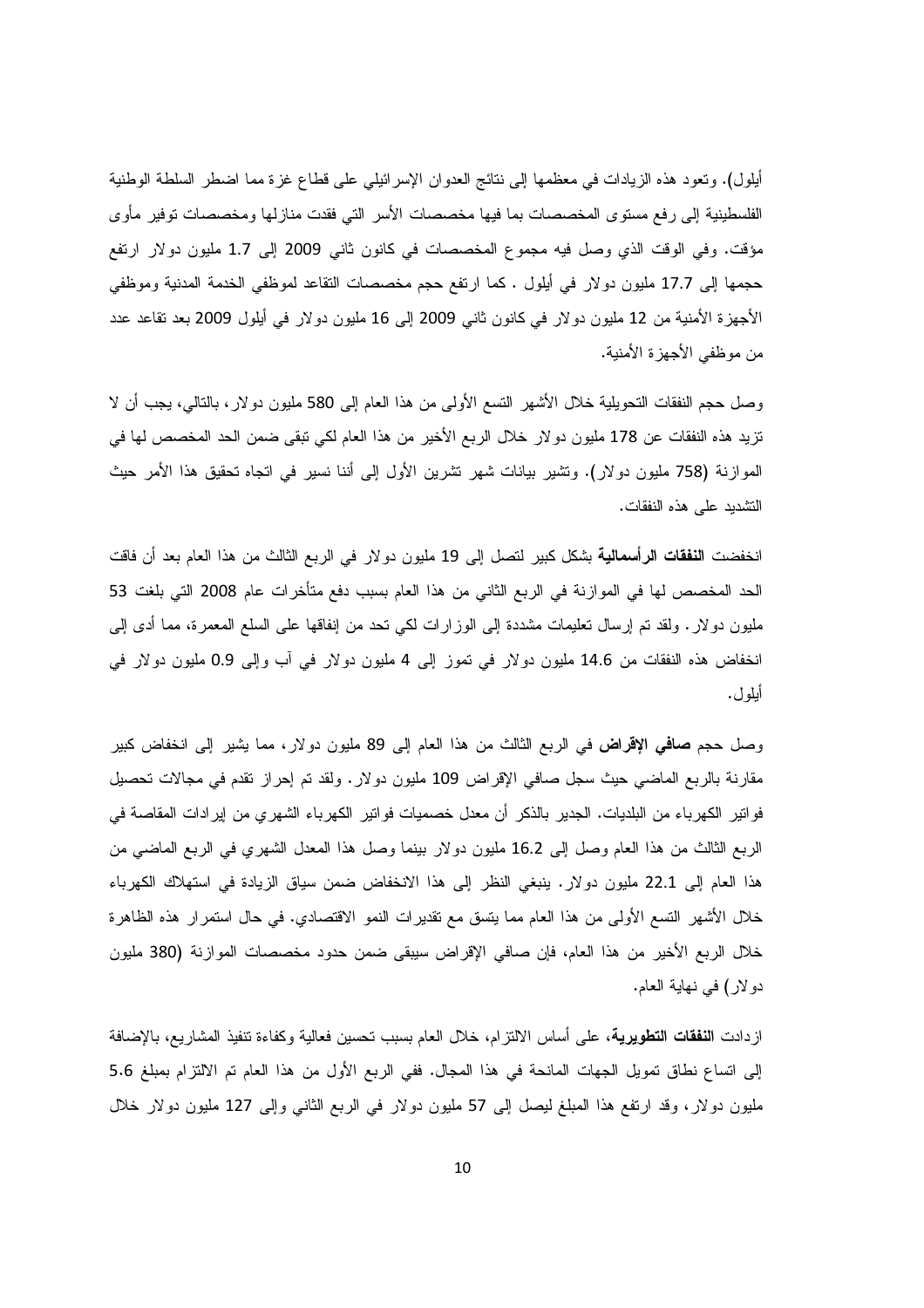الربع الثالث من هذا العام. الجدير بالذكر أنه تم اِنفاق مبلغ 119 مليون دولار من مبلغ 190 مليون دولار الذي تم الالتزام به خلال الأشهر التسعة الأولى من 2009 وأن المبلغ الذي قامت الجهات المانحة بالفعل بصرفه هو 37 مليون دولار فقط بسبب التأخير.

لقد تم إطلاق 1452 مشروع مجتمعي منذ كانون أول 2007 حيث نقدر قيمتها بحوالبي 1.45 مليار دولار. تم استكمال 850 من هذه المشاريع بقيمة 122 مليون دولار، بينما هنالك 263 قيد العمل بقيمة 168 مليون دولار، بالإضافة إلى 339 مشروع مخطط لها إلا أنها لم نبدأ بعد بسبب وجود معيقات نقف في وجه عملية النتفيذ. ولقد ركزت هذه المشاريع في معظمها على بناء المدارس والمرافق البلدية والطرق الريفية والبنية التحتية وتوزيع الكهرباء وربط القرى بشبكة الكهرباء.

وفي الوقت الذي كانت فيه الجهات الخارجية مترددة في تمويل هذه المشاريع إلا أن عدد من الجهات المانحة ساهم في نمويلها مثل الاتحاد الأوروبي حيث قدم 79 مليون دولار والولايات المتحدة الأمريكية التي ساهمت بمبلغ 31 مليون دولار، واليابان التي ساهمت بمبلغ 10 ملايين دولار وهولندة حيث ساهمت بمبلغ 8 ملايين دولار، بالإضافة إلى جهات أخرى. ولقد قام صندوق أبو ظبي النطويري بالالتزام بدفع مبلغ 45 مليون دولار لتمويل المشاريع المجتمعية، تم صرف 5 مليون دولار من هذا المبلغ. الجدير بالذكر أن حجم النمويل الفعلي للمشاريع خلال الأشهر التسع الأولى من هذا العام وصل إلى 125 مليون دولار حيث جاء معظم هذا التمويل من الجهات المانحة.

4. التمويل

حقق ا**لدعم الخارجي للموازنـة** في الربـع الثالث من هذا العام مبلغ 663 مليون دولار (جدول 7)، حيث كان هذا بمثابة زيادة كبيرة مقارنة بالربع الثاني من نفس العام حيث حقق دعم الموازنة الخارجي مبلغ 148 مليون دولار . يعود هذا الارتفاع الحاد في التمويل إلى قيام المملكة العربية السعودية بتحويل مبلغ 203 مليون دولار في أب/ أغسطس من هذا العام وقيام الولايات المتحدة الأمريكية بتحويل مبلغ 198 مليون دولار في تموز/ يوليو من نفس العام. ولقد مكنت المنحة الأمريكية السلطة الوطنية الفلسطينية من دفع الضرائب المنزاكمة على هيئة البنزول الفلسطينية التي وصلت إلى 90 مليون دولار (جدول 4).

ساهم الاتحاد الأوروبي بمبلغ 164 مليون دولار، وهو مبلغ استثنائي من حيث حجمه، وذلك بسبب دفع رانتبين خلال شهر أيلول بسبب حلول عيد الفطر في شهر أيلول. وبسبب عدم دفع رواتب في تشرين الأول كان دعم الاتحاد الأوروبي للموازنة من خلال ألية برنامج PEGASE منخفضاً.